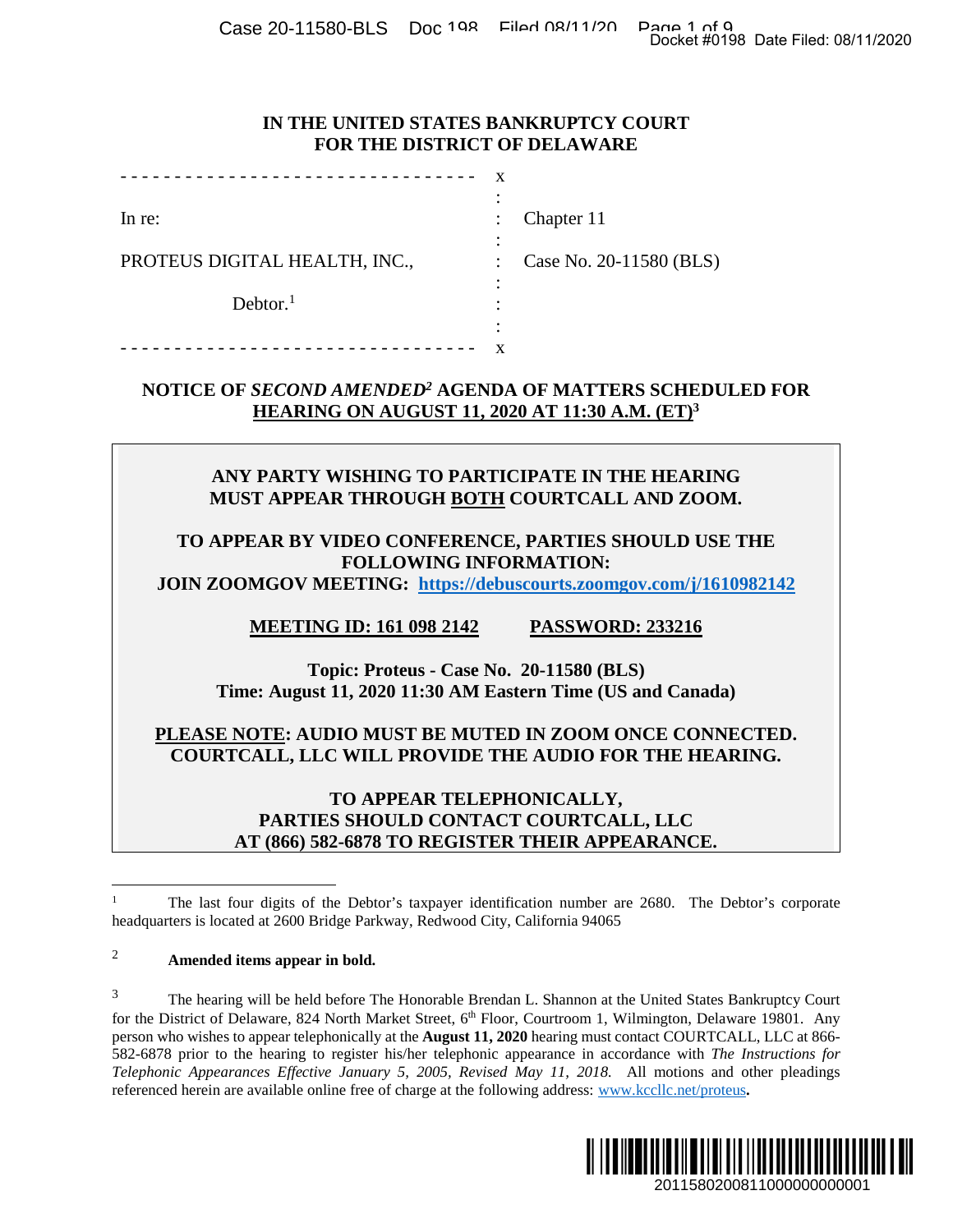## **I. MATTERS NOT GOING FORWARD**:

1. Debtor's Motion for Entry of Order (I) Approving Key Employee Incentive Plan and (II) Granting Related Relief [Docket No. 137- filed July 21, 2020

Response/Objection Deadline: August 4, 2020 at 4:00 p.m. (ET)

Responses/Objections Received:

A. Informal comments from the U.S. Trustee

Related Documents:

Status: Given the results of the sales process, the relief requested by this motion is now moot.

# **II. MATTERS UNDER CERTIFICATION OF NO OBJECTION:**

2. Application of the Official Committee of Unsecured Creditors for Proteus Digital Health, Inc. for Entry of an Order Authorizing the Employment and Retention of A.M. Saccullo Legal, LLC, as Its Counsel, *Nunc Pro Tunc* to June 29, 2020 [Docket No. 134 – filed July 21, 2020]

Response/Objection Deadline: August 4, 2020 at 4:00 p.m. (ET)

Responses/Objections Received: None.

Related Documents:

- i. Certification of No Objection Regarding Application of the Official Committee of Unsecured Creditors for Proteus Digital Health, Inc. for Entry of an Order Authorizing the Employment and Retention of A.M. Saccullo Legal, LLC, as Its Counsel, *Nunc Pro Tunc* to June 29, 2020 [Docket No. 175 – filed August 6, 2020]
- ii. Order Approving Application of the Official Committee of Unsecured Creditors for Proteus Digital Health, Inc. for Entry of an Order Authorizing the Employment and Retention of A.M. Saccullo Legal, LLC as Its Counsel *Nunc Pro Tunc* to June 29, 2020 [Docket No. 180 – entered August 7, 2020]
- Status: On August 7, 2020, an order was entered resolving this matter. Accordingly, a hearing on this matter is no longer required.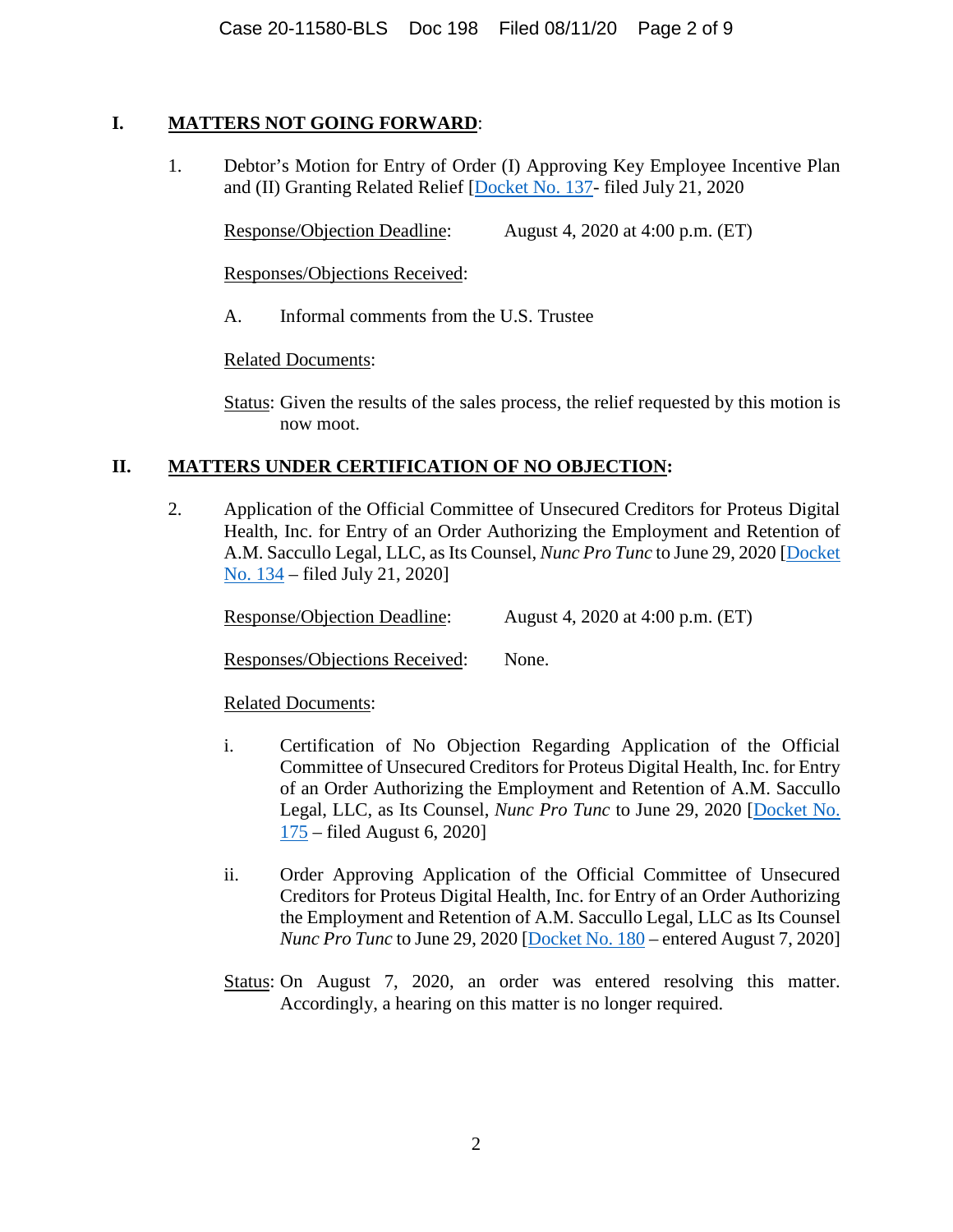3. Application Pursuant to 11 U.S.C. §§ 328 and 1103, Fed. R. Bankr. P. 2014, and Local Rule 2014-1, Authorizing and Approving the Employment and Retention of Dundon Advisers LLC as Financial Advisor to the Official Committee of Unsecured Creditors *Nunc Pro Tunc* to July 1, 2020 [Docket No. 135 – filed July 21, 2020]

Response/Objection Deadline: August 4, 2020 at 4:00 p.m. (ET)

Responses/Objections Received: None.

## Related Documents:

- i. Certification of No Objection Regarding Application Pursuant to 11 U.S.C. §§ 328 and 1103, Fed. R. Bankr. P. 2014, and Local Rule 2014-1, Authorizing and Approving the Employment and Retention of Dundon Advisers LLC as Financial Advisor to the Official Committee of Unsecured Creditors *Nunc Pro Tunc* to July 1, 2020 [Docket No. 176 – filed August 6, 2020]
- ii. Order Authorizing the Employment and Retention of Dundon Advisers LLC as Financial Advisor for the Official Committee of Unsecured Creditors *Nunc Pro Tunc* to July 1, 2020 [Docket No. 181 – entered August 7, 2020]

Status: On August 7, 2020, an order was entered resolving this matter. Accordingly, a hearing on this matter is no longer required.

4. Debtor's Motion for an Order (I) Establishing Bar Dates for (A) Filing Proofs of Claim and (B) for the Filing of Requests for Allowance of Certain Administrative Claims; (II) Approving the Form and Manner of Notice Thereof; and (III) Granting Related Relief [Docket No. 151 – filed July 28, 2020]

Response/Objection Deadline: August 4, 2020 at 4:00 p.m. (ET);

Responses/Objections Received: None.

#### Related Documents:

- i. Certification of No Objection Regarding Debtor's Motion for an Order (I) Establishing Bar Dates for (A) Filing Proofs of Claim and (B) for the Filing of Requests for Allowance of Certain Administrative Claims; (II) Approving the Form and Manner of Notice Thereof; and (III) Granting Related Relief [Docket No. 174 – filed August 6, 2020]
- ii. Order (I) Establishing Bar Dates (A) for Filing Prepetition Proofs of Claim and (B) for the Filing of Requests for Allowance of Certain Administrative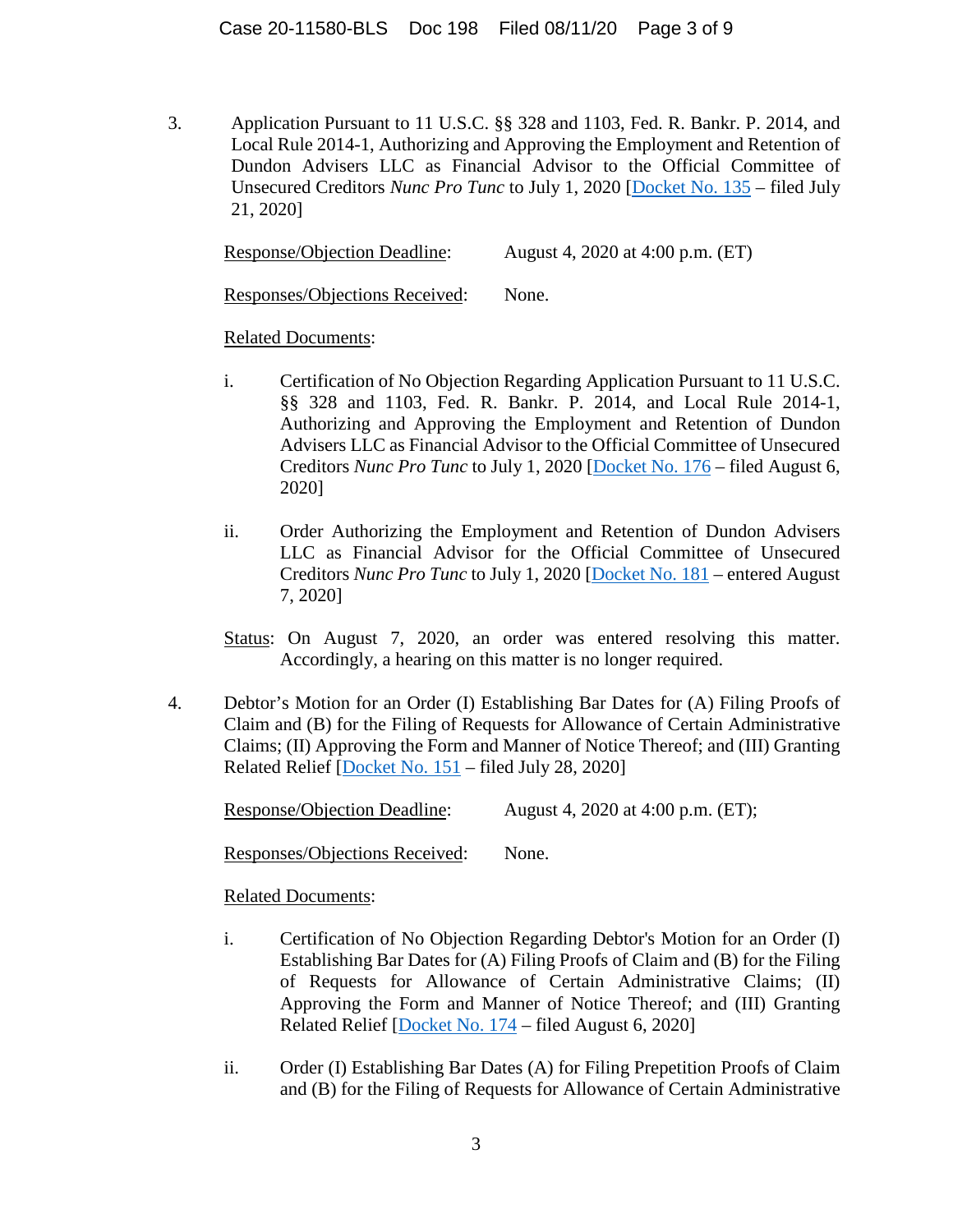Claims; (II) Approving the Form and Manner of Notice Thereof; and (III) Granting Related Relief [Docket No. 179 – entered August 7, 2020]

Status: On August 7, 2020, an order was entered resolving this matter. Accordingly, a hearing on this matter is no longer required.

#### **III. UNCONTESTED MATTERS GOING FORWARD**

5. Motion for Entry of an Order (I) Authorizing the Debtor to Reject Lease Agreement with Westport Office Park, LLC and (II) Granting Related Relief [Docket No. 150 – filed July 28, 2020]

| Response/Objection Deadline: | August 4, 2020 at 4:00 p.m. $(ET)$ ; extended |
|------------------------------|-----------------------------------------------|
|                              | until August 7, 2020 at $11:00$ a.m. (ET) for |
|                              | Westport Office Park, LLC ("Westport")        |

Responses/Objections Received: None.

## Related Documents:

- i. Certificate of No Objection Regarding Motion for Entry of an Order (I) Authorizing the Debtor to Reject Lease Agreement with Westport Office Park, LLC and (II) Granting Related Relief [Docket No. 190 – filed August 10, 2020]
- ii. Order (I) Authorizing the Debtor to Reject Lease Agreement with Westport Office Park, LLC and (II) Granting Related Relief [Docket No. 192 – filed August 10, 2020]
- Status: On August 10, 2020, an order was entered resolving this matter. Accordingly, a hearing on this matter is no longer required.

# **IV. CONTESTED MATTERS GOING FORWARD:**

6. Debtor's Motion for Entry of (A) an Order (I) Approving Bidding Procedures in Connection with the Sale of Substantially All of the Debtor's Assets, (II) Approving Bid Protections, (III) Scheduling an Auction for and Hearing to Approve the Sale, (IV) Approving Form and Manner of Notice of Auction, Sale and Sale Hearing, (V) Approving Procedures for the Assumption and Assignment of Certain Executory Contracts and Unexpired Leases, (VI) Approving Form and Manner of Notice Thereof, and (VII) Granting Related Relief; and (B) an Order Authorizing and Approving (I) the Sale of Substantially All of the Debtor's Assets Free and Clear of Liens, Claims, Rights, Encumbrances and Other Interests, (II) the Assumption and Assignment of Certain Executory Contracts and Unexpired Leases, and (III) Granting Related Relief [Docket No. 53 – filed June 23, 2020]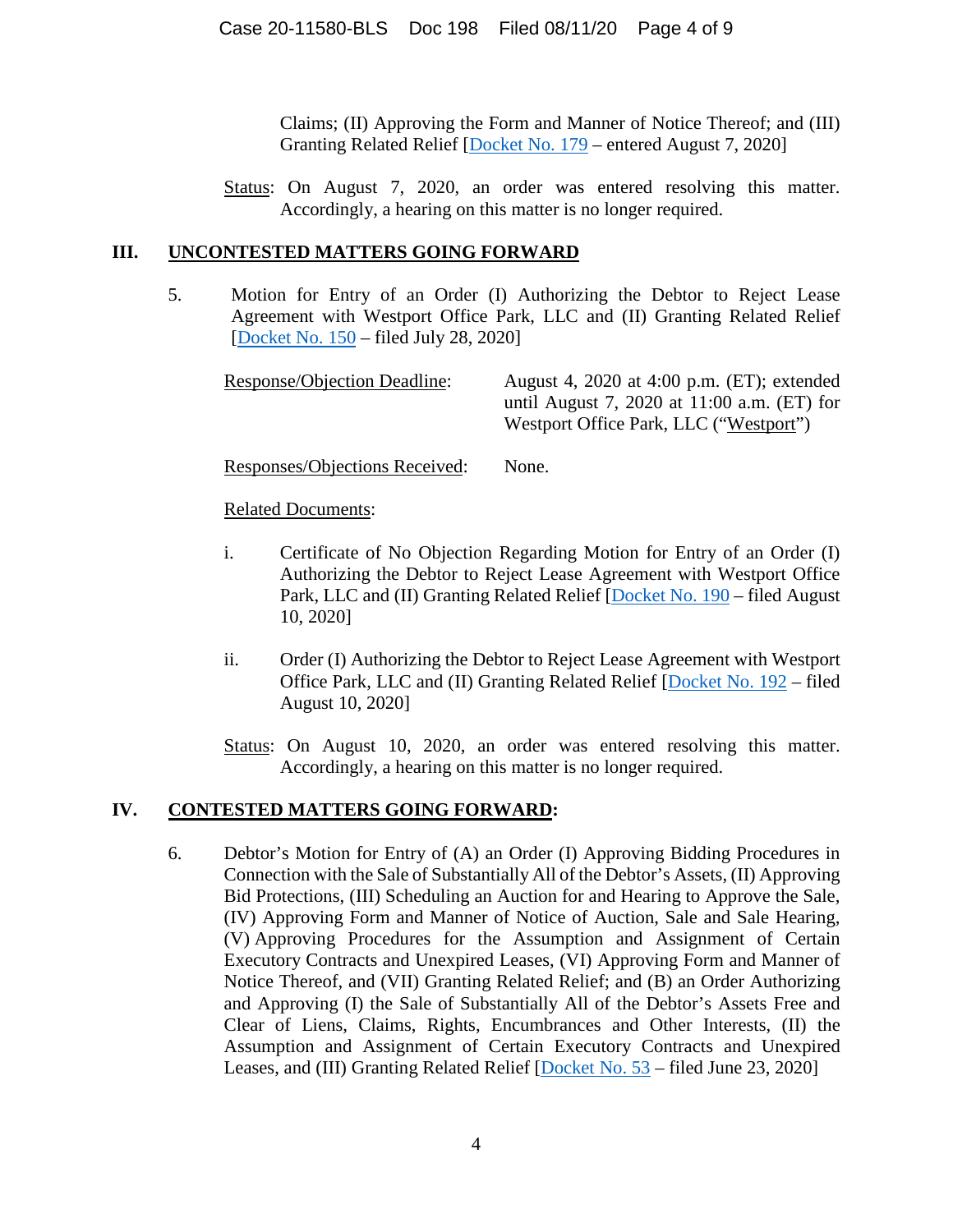Assignment and/or Cure Response/Objection Deadline: July 31, 2020 at 4:00 p.m. (ET); extended until August 6, 2020 at 4:00 p.m. for the Ad Hoc Committee of Preferred Equity Security Holders; extended until August 7, 2020 at 11:00 a.m. (ET) for Westport Office Park, LLC ("Westport")

Assignment and/or Cure Responses/Objections Received:

- A. Limited Objection and Reservation of Rights of DeWinter Group to Notice of Potential Assumption and Assignment of Executory Contracts or Unexpired Leases and Cure Costs [Docket No. 155 – filed July 29, 2020]
- B. Integron, Inc.'s Limited Objection to Debtor's Proposed Assumption and Assignment of a Contract for Wireless Connectivity and Proposed Cure Amount [Docket No. 158 – filed July 31, 2020]
- C. Oracle's Limited Objection and Reservation of Rights Regarding (A) Motion of Motion of Debtor for Entry of Orders Approving (I) the Sale of Substantially All of the Debtor's Assets Free and Clear of Liens, Claims, Rights, Encumbrances and Other Interests, (II) the Unexpired Leases, and (II) Granting Related Relief; and (B) Notice of Potential Assumption and Assignment of Executory Contracts or Unexpired Leases and Cure Costs [Docket No. 159 – filed July 31, 2020]
- D. CMIC Co., Ltd Objection to Notice of Potential Assumption and Assignment of Executory Contracts or Unexpired Leases and Cure Costs [unfiled]

Sale Response/Objection Deadline: July 31, 2020 at 4:00 p.m. (ET); extended until August 6, 2020 at 1:00 p.m. (ET) for the Ad Hoc Equity Group; extended until August 7, 2020 at 11:00 a.m. (ET) for Westport Office Park, LLC ("Westport")

Sale Responses/Objections Received:

- A. Informal comments from the Office of the United States Trustee for the District of Delaware (the "U.S. Trustee")
- B. Objection of the Ad Hoc Committee of Equity Security Holders to Debtors' Sale of Substantially All of its Assets [Docket No. 173 – filed August 6, 2020]
- C. Debtor's Reply to Objection of the Ad Hoc Committee of Preferred Equity Security Holders to Debtor's Sale of Substantially All of Its Assets [Docket No. 186 (Exhibit B) – filed August 10, 2020]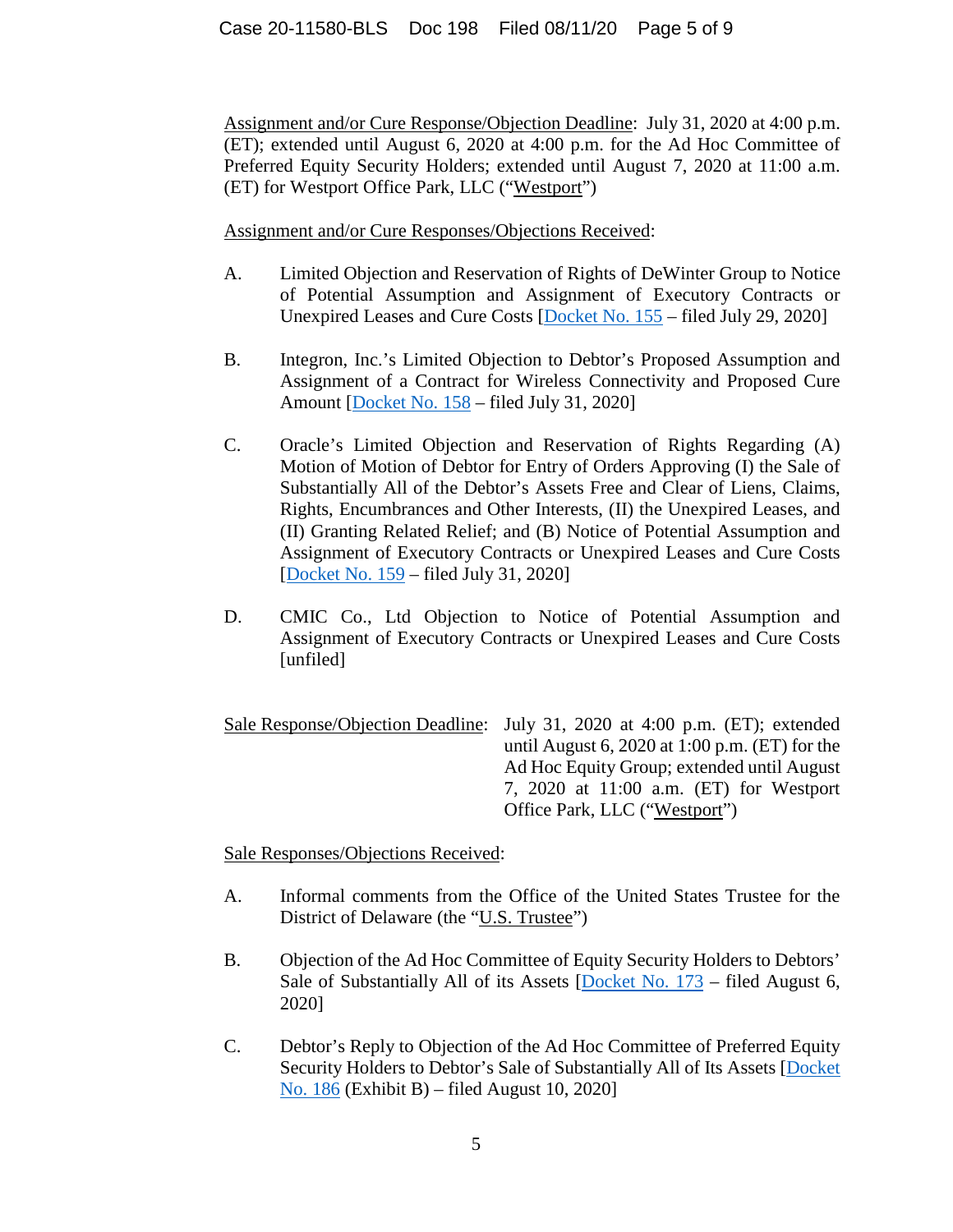D. Joinder of OrbiMed Royalty Opportunities II, LP to Debtor's Reply to the Objection of the Ad Hoc Committee of Equity Security Holders to Debtors' Sale of Substantially All of its Assets [Docket No. 189 – filed August 10, 2020]

## Related Documents:

- i. Order (I) Approving Bidding Procedures in Connection with the Sale of Substantially All of the Debtor's Assets, (II) Approving Bid Protections, (III) Scheduling an Auction for and Hearing to Approve the Sale, (IV) Approving Form and Manner of Notice of Auction, Sale and Sale Hearing, (V) Approving Procedures for the Assumption and Assignment of Certain Executory Contracts and Unexpired Leases, (VI) Approving Form and Manner of Notice Thereof, and (VII) Granting Related Relief; and (B) an Order Authorizing and Approving (I) the Sale of Substantially All of the Debtor's Assets Free and Clear of Liens, Claims, Rights, Encumbrances and Other Interests, (II) the Assumption and Assignment of Certain Executory Contracts and Unexpired Leases, and (III) Granting Related Relief [Docket No. 125 – entered July 14, 2020]
- ii. Notice of Sale, Bidding Procedures, Auction, and Sale Hearing [Docket No. 130 – filed July 15, 2020]
- iii. Notice of Potential Assumption and Assignment of Executory Contracts or Unexpired Leases and Cure Costs [Docket No. 136 – filed July 21, 2020]
- iv. Notice of Filing of Proposed Sale Order [Docket No. 144 filed July 24, 2020]
- v. Supplemental Notice of Potential Assumption and Assignment of Executory Contracts or Unexpired Leases and Cure Costs [Docket No. 160 – filed July 31, 2020]
- vi. Notice of (I) Cancellation of Auction and (II) Designation of the Stalking Horse Bidder as the Successful Bidder [Docket No. 170 – filed August 5, 2020]
- vii. Amended Declaration of David Johnson [Docket No. 185 filed August 10, 2020]
- viii. Debtor's Motion for Leave to File and Serve Late Replies in Support of Debtor's Sale Motion [Docket No. 186 - filed August 10, 2020]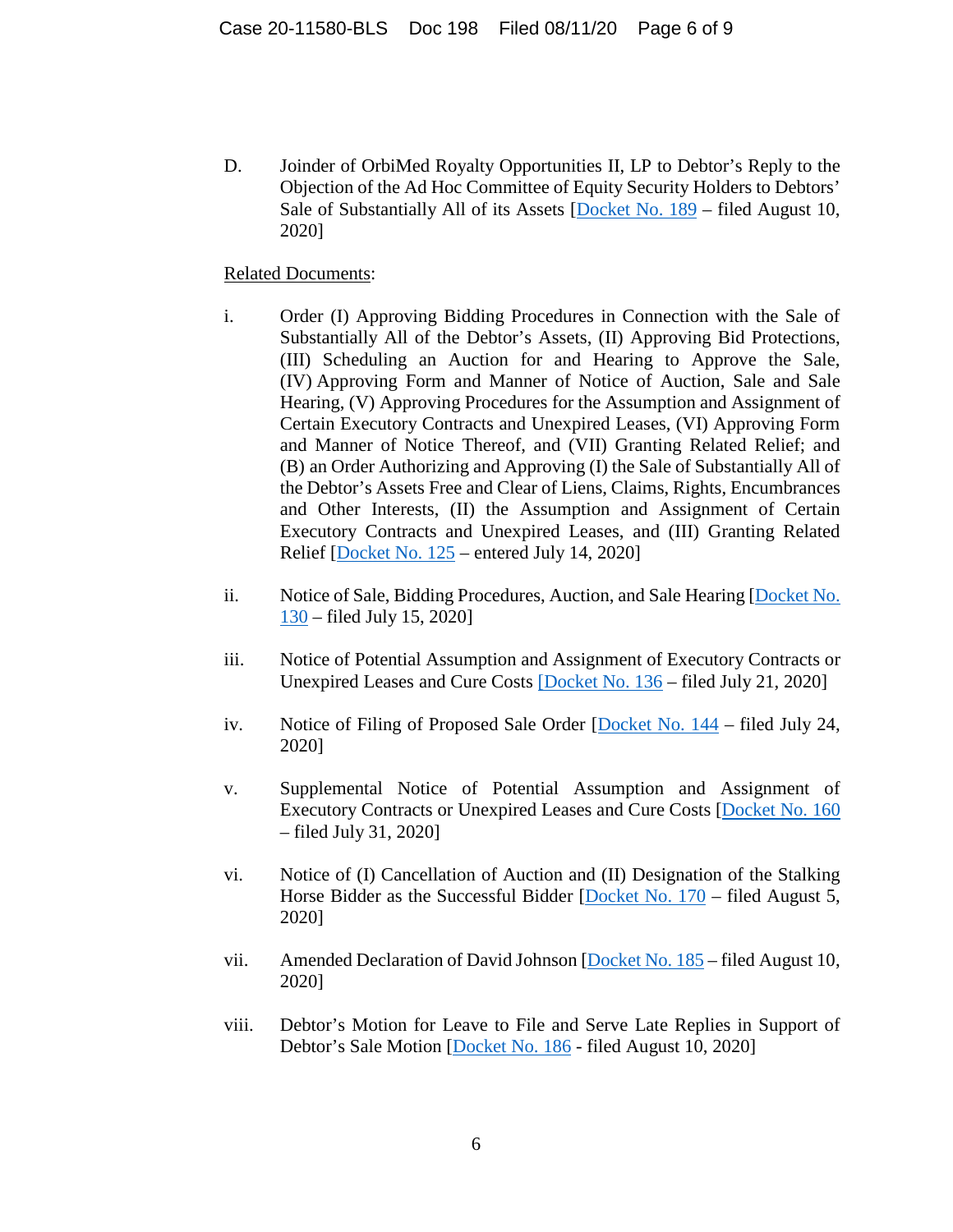- ix. Supplemental Declaration of Lawrence R. Perkins in Support of Debtor's Motion for Entry of (A) an Order (I) Approving Bidding Procedures in Connection with the Sale of Substantially All of the Debtor's Assets, (II) Approving Bid Protections, (III) Scheduling an Auction for and Hearing to Approve the Sale, (IV) Approving Form and Manner of Notice of Auction, Sale and Sale Hearing, (V) Approving Procedures for the Assumption and Assignment of Certain Executory Contracts and Unexpired Leases, (VI) Approving Form and Manner of Notice Thereof, and (VII) Granting Related Relief; and (B) an Order Authorizing and Approving (I) the Sale of Substantially All of the Debtor's Assets Free and Clear of Liens, Claims, Rights, Encumbrances and Other Interests, (II) the Assumption and Assignment of Certain Executory Contracts and Unexpired Leases, and (III) Granting Related Relief [Docket No. 187 – filed August 10, 2020]
- x. Supplemental Declaration of Geoffrey Richards in Support of Debtor's Motion for Entry of (A) an Order (I) Approving Bidding Procedures in Connection with the Sale of Substantially All of the Debtor's Assets, (II) Approving Bid Protections, (III) Scheduling an Auction for and Hearing to Approve the Sale, (IV) Approving Form and Manner of Notice of Auction, Sale and Sale Hearing, (V) Approving Procedures for the Assumption and Assignment of Certain Executory Contracts and Unexpired Leases, (VI) Approving Form and Manner of Notice Thereof, and (VII) Granting Related Relief; and (B) an Order Authorizing and Approving (I) the Sale of Substantially All of the Debtor's Assets Free and Clear of Liens, Claims, Rights, Encumbrances and Other Interests, (II) the Assumption and Assignment of Certain Executory Contracts and Unexpired Leases, and (III) Granting Related Relief [Docket No. 188 – filed August 10, 2020]
- xi. Order Approving Motion for Leave to File and Serve Late Replies in Support of Debtor's Sale Motion [Docket No. 191 – entered August 10, 2020]
- **xii. Motion for Leave to File Joinder and Statement of Otsuka America Pharmaceutical, Inc. in Support of Debtor's Motion for Entry of an Order Authorizing and Approving (I) the Sale of Substantially All of the Debtor's Assets Free and Clear of Liens, Claims, Rights, Encumbrances and Other Interests, (II) the Assumption and Assignment of Certain Executory Contracts and Unexpired Leases, and (III) Granting Related Relief [Docket No. 195 – filed August 10, 2020]**
- **xiii. Declaration of Edward Stelmakh in Support of Joinder and Limited Statement of Otsuka America Pharmaceutical, Inc. in Support of Debtor's Motion for Entry of an Order Authorizing and Approving (I) the Sale of Substantially All of the Debtor's Assets Free and Clear of Liens, Claims, Rights, Encumbrances and Other Interests, (II) the**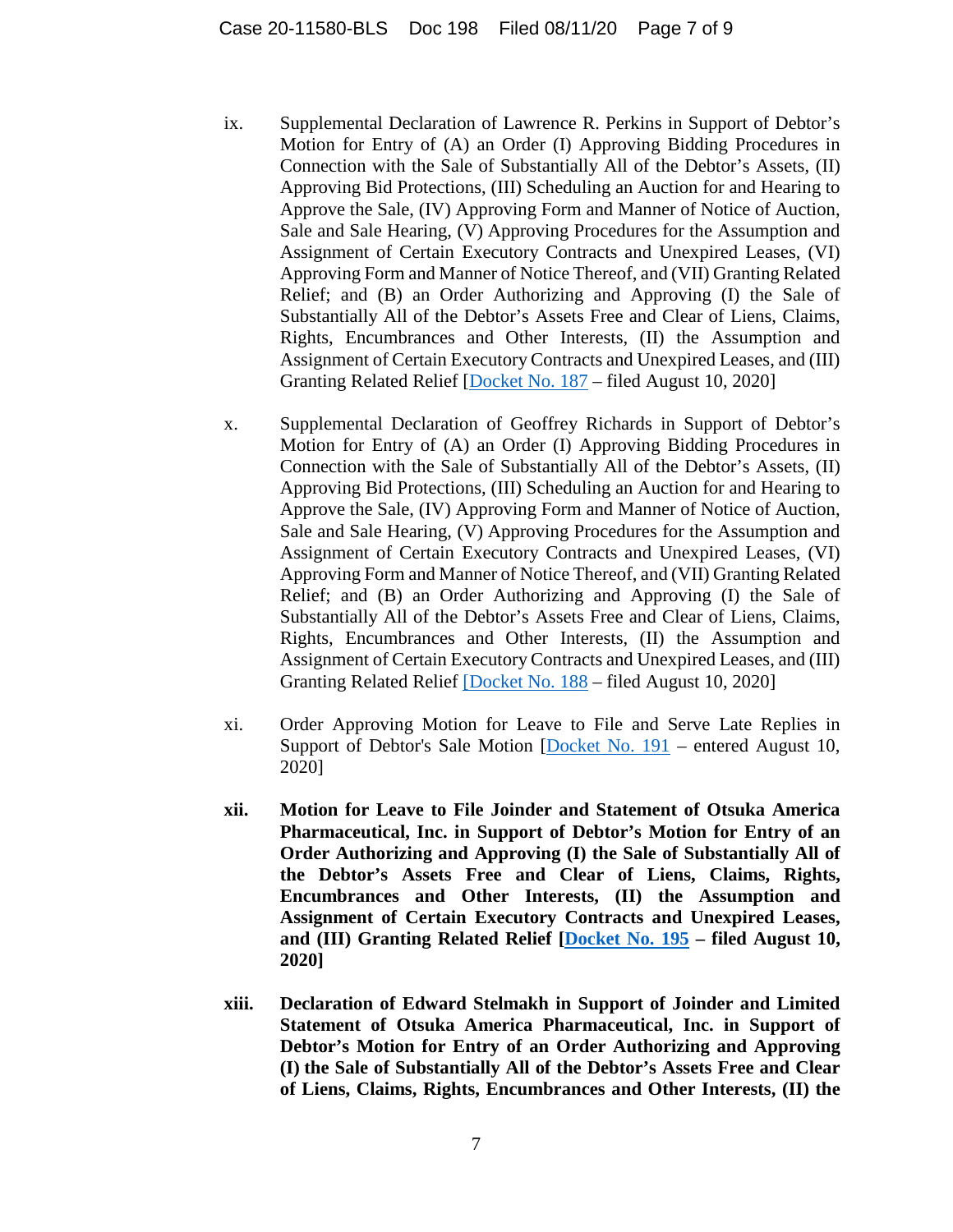## **Assumption and Assignment of Certain Executory Contracts and Unexpired Leases, and (III) Granting Related Relief [Docket No. 196 – filed August 10, 2020]**

#### Witness Information:

- a. Debtor Witnesses: Lawrence R. Perkins, Interim Chief Executive Officer (testifying from Los Angeles, California); and Geoffrey Richards, Managing Director of Raymond James & Associates, Inc. (testifying from Jackson Hole, Wyoming)
- b. Ad Hoc Committee of Preferred Equity Security Holders Witness: David Johnson (testifying from Manhattan Beach, California)
- c. Otsuka America Pharmaceutical, Inc. Witness: Edward Stelmakh (testifying from Skillman, New Jersey)
- Status: Pursuant to the Bidding Procedures Order, the objections of the contract counterparties noted above will be adjourned to a date and time to be determined. The informal comments from the U.S. Trustee with regard to the sale have been resolved. The hearing on this matter is going forward.

[*Remainder of Page Left Intentionally Blank*]